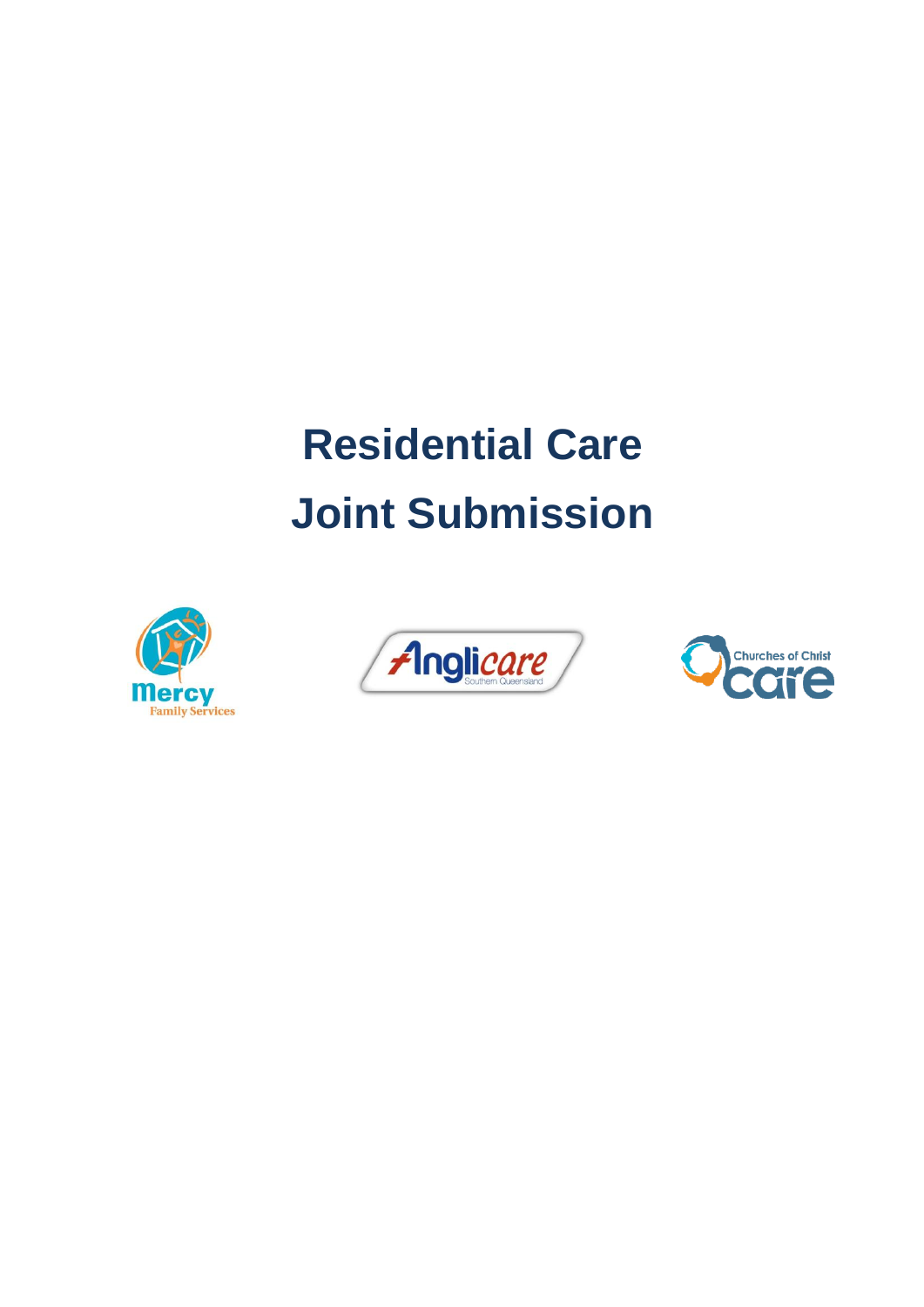# **Residential Care Joint Submission**

# **Contents**



Page 2 of 13



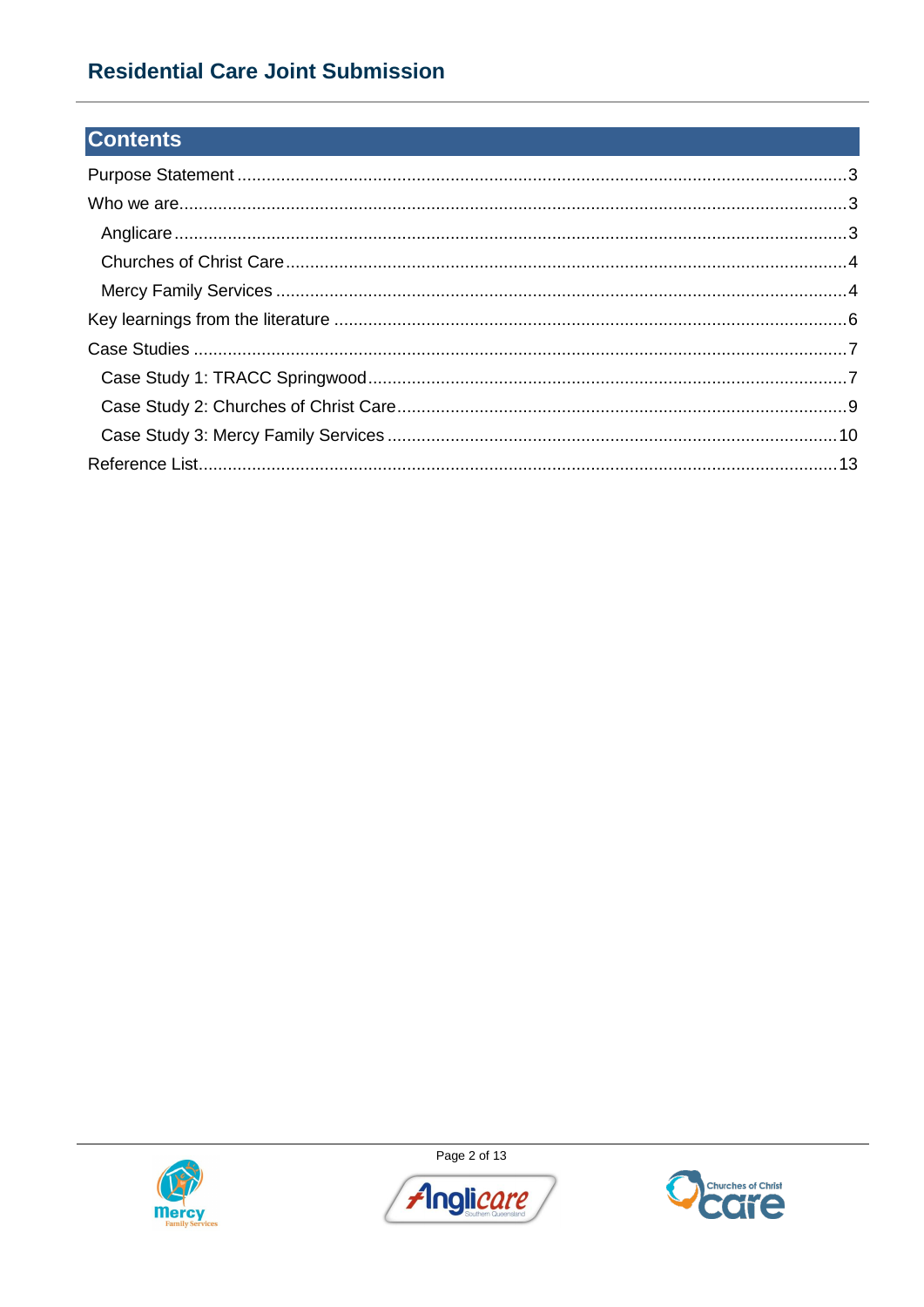# **Purpose Statement**

This submission has been jointly prepared for the consideration of the Commission of Inquiry as it charts the future of child protection in Queensland for the next ten years. It has been prepared by experienced staff from Anglicare Southern Queensland, Churches of Christ Care Pathways and Mercy Family Services. All agencies have extensive traditions in out-of-home care service provision, with a focus on residential care.

The purpose of this submission is to provide information in the support of the need for residential care as part of the placement system available for children and young people requiring out-of-home care in Queensland now and in the future. This information includes material from the literature in respect to residential care and is supported by several case studies demonstrating the positive outcomes that are achieved for children and young people in our agencies' care. We acknowledge these case studies contain information that could be identifiable and therefore this submission is confidential.

# **Who we are**

# **Anglicare**

Anglicare Southern Queensland provides care and support for approximately 16,500 people and their families living throughout the state.

At Anglicare, we endeavour to help you and those closest to you to improve your wellbeing and maintain your independence, as well as ensuring healthy lifestyle choices. Across Anglicare, we deliver a diverse, comprehensive range of services including:

- disability support
- fully accredited residential aged care and independent living
- in-home nursing and community care
- out-of-home services for children and young people in care
- mental health counselling and recovery
- family counselling and support
- youth homelessness services
- accommodation support
- employment pathways.

Our service delivery model is strengthened by our service culture and commitment to ensuring services are person-centred and you and your family are actively involved in planning and the delivery of the services. Anglicare Southern Queensland's collaborative and integrated approach to service delivery will ensure the optimum delivery to those in our community.

Our organisation operates within the broader context of Diocesan and church networks and services for families, facilitating strong connections with parishes, schools and other faith-based organisations. These broader services complement Anglicare Southern Queensland's diverse range of service offerings along the continuum of care, including our support programs for children, youth and families; programs for adults (such as disability support, homelessness services, support for people living with HIV/AIDS, counselling and mental health services); and palliative care.



Page 3 of 13



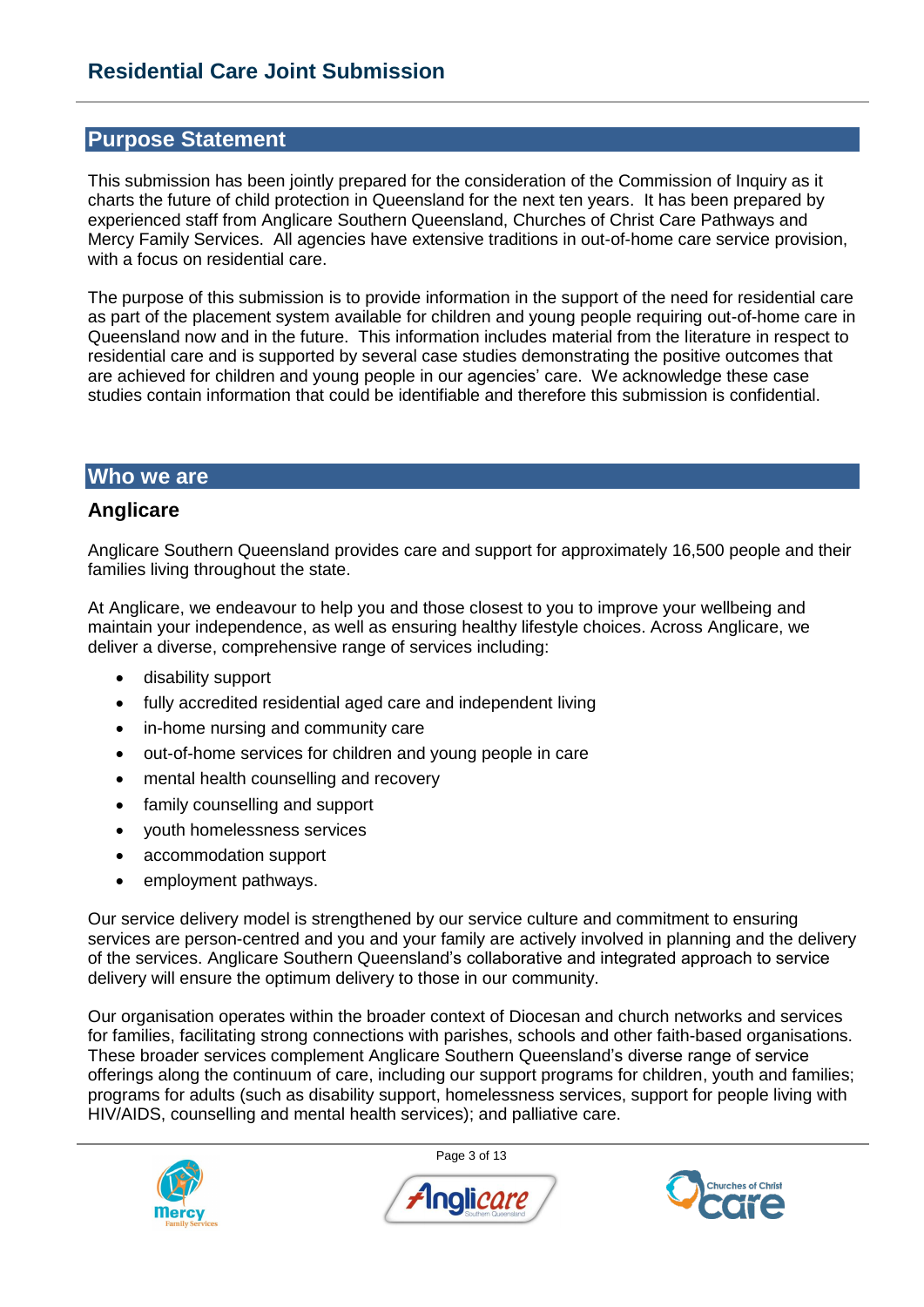# **Churches of Christ Care**

Established in 1930, Churches of Christ Care is one of the largest, most diverse not-for-profit organisations in Queensland. A division of Churches of Christ in Queensland and working with Churches of Christ in Vic/Tas, Churches of Christ Care provides a range of care services to vulnerable persons at different stages of their life journey.

Churches of Christ Care operates more than 150 care and internal support services throughout Queensland and Melbourne, Victoria, with the support of 2,900 staff and over 600 volunteers. It is active in the areas of early childhood services, child protection, community housing, retirement living, community aged care and residential aged care.

Churches of Christ Care's services are funded by a mix of government subsidies, grants, fundraising activities, and fees and charges for services such as early childhood, retirement living and residential aged care. Community housing projects have been made possible through funding from the Australian Government's Nation Building – Economic Stimulus Plan.

Churches of Christ Care is built on a foundation of Christian values, commitment to quality care, and trust and respect for clients and the community. Services are offered to all those in need regardless of their religious background.

Our Child, Youth and Family Care services include a broad range of early childhood services and our child protection services, Pathways. We are one of Queensland's largest providers of out-of-home care services, providing services in Mount Isa, Townsville, Bowen, Mackay, Bundaberg, Maryborough Fraser Coast, Caboolture, Brisbane, Ipswich, Logan and the Gold Coast.

Our Pathways programs provide foster/kinship care, respite care, assessment and intervention services, and residential and supported independent care, to over 2,600 children and young people under child protection orders each year. Over 950 dedicated and compassionate foster carers work closely with Pathways staff to provide a vital safety net to these children and young people who have often come from backgrounds of abuse and neglect.

# **Mercy Family Services**

Mercy Family Services exists to empower and strengthen disadvantaged and vulnerable children, young people and families. Mercy Family Services is sponsored by the Brisbane Congregation of the Sisters of Mercy, a Catholic order founded in Ireland in 1831 by Catherine McCauley to raise the visibility and wellbeing of the poor, and educate young women so they could support themselves in employment.

Since 1861 the Sisters have been serving the community of Brisbane in areas such as teaching, nursing and services for families including children's homes. To ensure their work continued, the Sisters formed Mercy Family Services in 1996. Firmly based in the traditions of The Sisters of Mercy, Mercy Family Services delivers quality innovative services so that children, young people and families feel valued, connected, strengthened and are given hope for the future.



Page 4 of 13



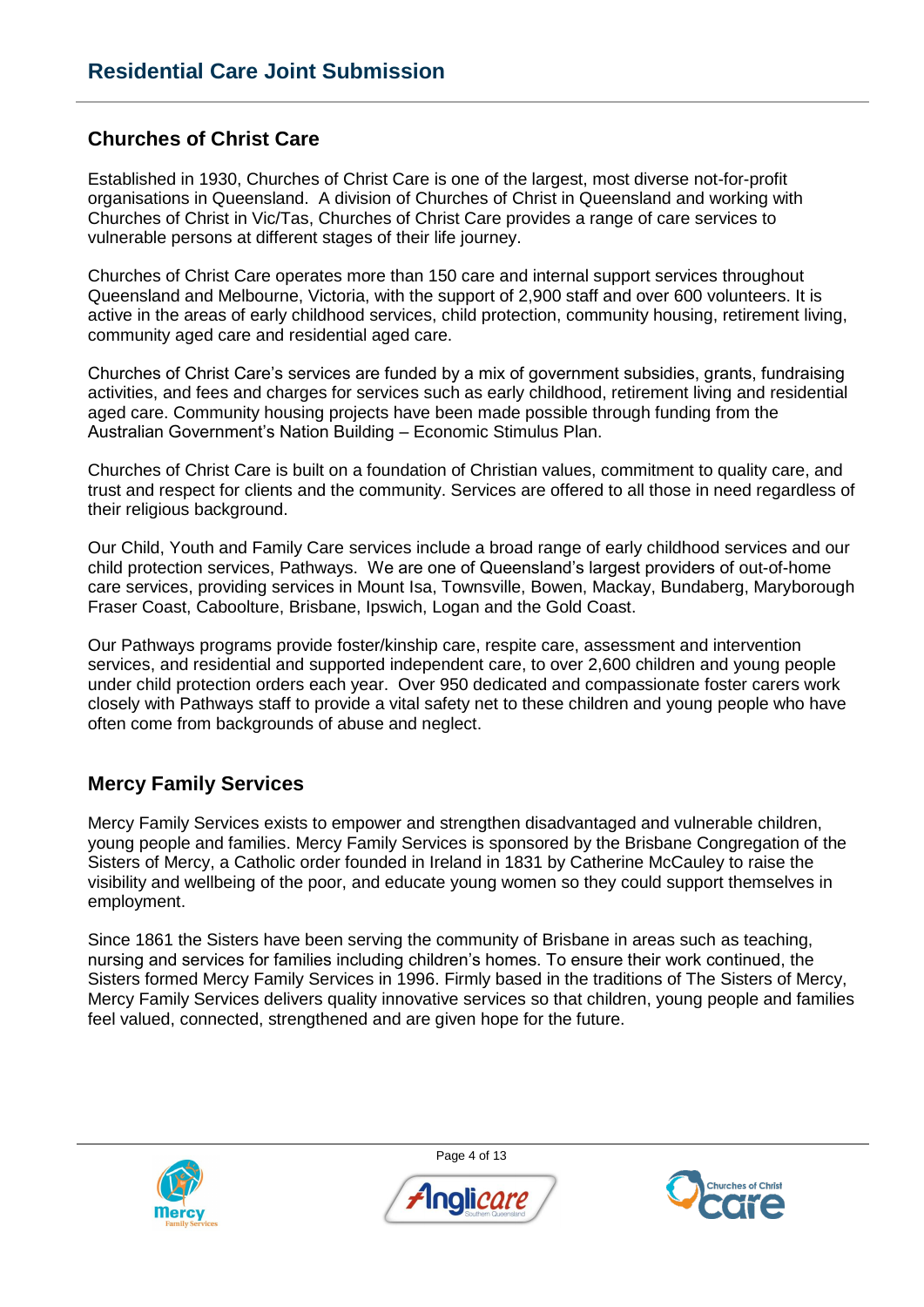Now working from nine centres in Brisbane, Goodna, Caboolture, Logan City, Toowoomba and Warwick, Mercy Family Services' award winning, world-class research and innovative programs offer a continuum of care as follows:

- Family support including programs for parenting, mental health support, and managing the different stages of a family's life cycle
- Emergency placements for children under 12 years of age
- Foster and kinship care programs which run at capacity
- Adolescent residential placement averaging above 90% capacity
- Therapeutic residential care program
- Independent living program
- Unaccompanied Humanitarian Minors
- Casework to families and unaccompanied minors in community detention
- Refugee and migrant settlement projects
- Education programs on Australian legal domestic rights and responsibilities for refugee and migrant families
- A range of community-based activity and skills development programs to support refugees.

Mercy Family Services provides 13 residential care services with a total of 53 placements, including a specialist, six placement, therapeutic residential. In addition, we provide 10 supported independent living placements and outreach support (eight young people) and an education support program (10 people).

With over a 150-year tradition of compassion, innovation, and dedication to improving young lives, Mercy Family Services' has the strength of our vision and commitment to excellence which is the foundation to continue making a difference for our community.



Page 5 of 13



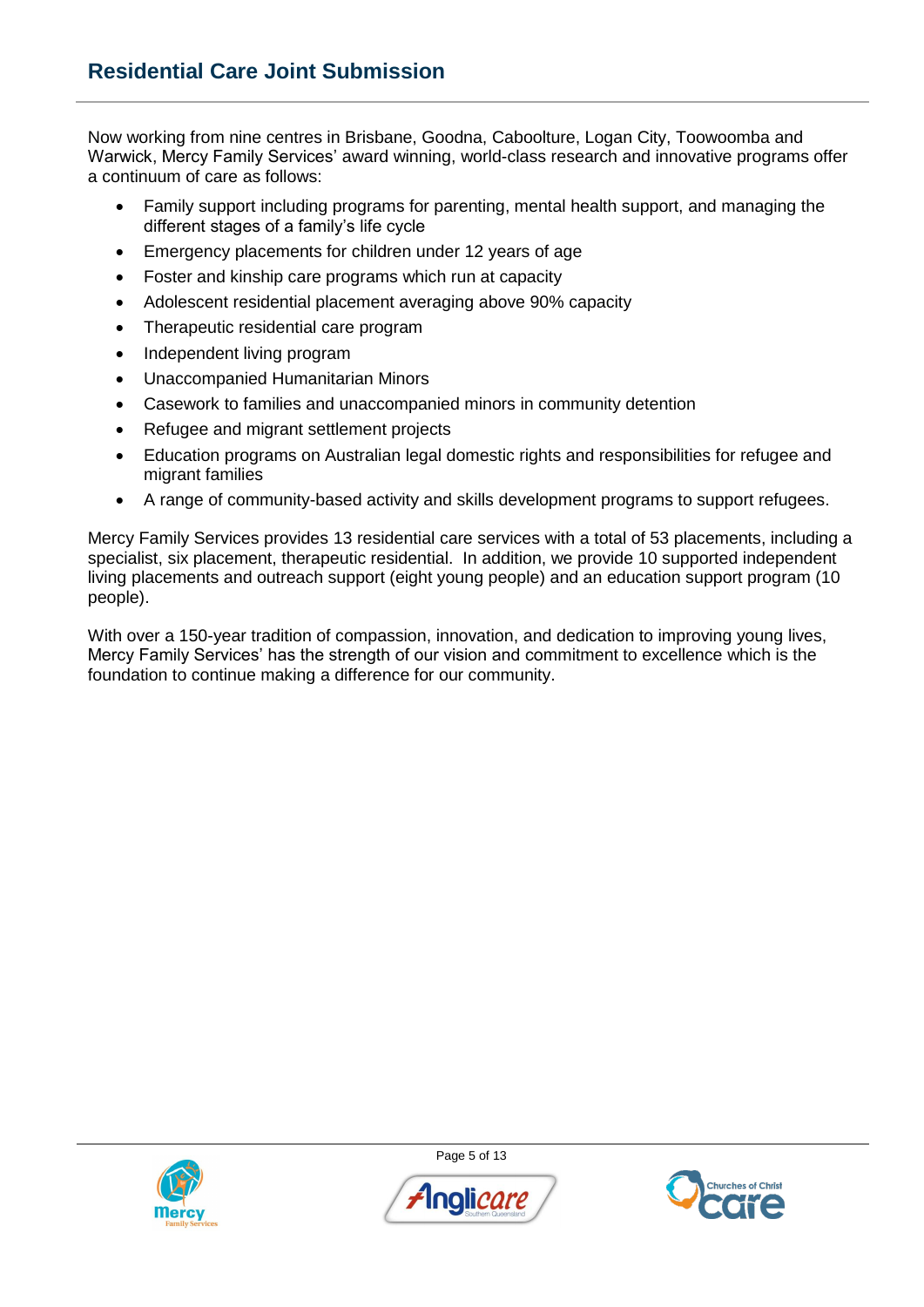# **Key learnings from the literature**

- Models other than family based care for children and young people in the out-of-home care system are a legitimate requirement for a continuum of care, with residential services being one of these, Ainsworth, F., & Hansen, P. (2005). A continuum in this context is not a linear process of entering into the system at family based care until this option has failed and then entering into residential settings. A continuum is about a system that has various placement options that can cater to the complex and diverse needs of the 8000 children in care in Queensland; with children being referred, based on an assessment of their current needs matched to the available placement options. It is argued that the care continuum itself should be re-evaluated and residential care be considered as an option when children first enter care, where they can be assessed and receive appropriate treatment services (Osborn, A., & Bromfield, L., 2007).
- Conventional home-based (foster and kinship) care is not suitable for some children and young people with complex behavioural problems and high levels of placement instability. Residential care should be considered a viable option for these children and young people. (Bath, 2008a). Residential care should be used selectively for children and young people with high support needs; sibling groups; young people moving on to independent living; and children and young people following a foster placement breakdown. The agencies submitting are able to site case examples of children and young people being placed with their service who have experienced over 15 placement breakdowns in the immediate six months prior to entering the residential placement. As a result of being placed within a suitable residential care model, the children and young people have been able to grow and develop and the presenting behaviours reduced to the point whereby other placement options are more appropriate.
- Quality residential care needs to be adequately resourced and targeted towards children and young people with specific needs (for example, treatment for sexualised behaviours); and staffed by skilled and knowledgeable direct care staff and caseworkers, with a clear therapeutic objective (Ainsworth, F., & Hansen, P., 2005). This point would support the adoption of a minimum qualification for residential care staff, enhanced by a specialised inservice training curriculum, inclusive of universally adopted competency based training such as Therapeutic Crisis Intervention (Cornell University, 2013); Youth Mental Health First Aid (Mental Health First Aid Australia, 2013) and Transforming Care (Atkin, S., Boswell, D., Kitchener, S., Boustead, B. & Picot, V., 2008). It must be acknowledged that for this system to be successfully implemented, sufficient resources to provide training, staff training attendance and follow up supervision must be made available. Victoria has implemented a residential care training initiative which supports the sector and is under the auspices of the peak body, The Centre for Excellence. Anecdotally, it appears that this initiative has demonstrated some positive elements such as shared training events, minimised duplication and shared resources. It is essential that key differences in both demographics and geography are taken into account if such a scheme should be considered for Queensland, especially the complexity of service provision in regional and remote locations.



Page 6 of 13



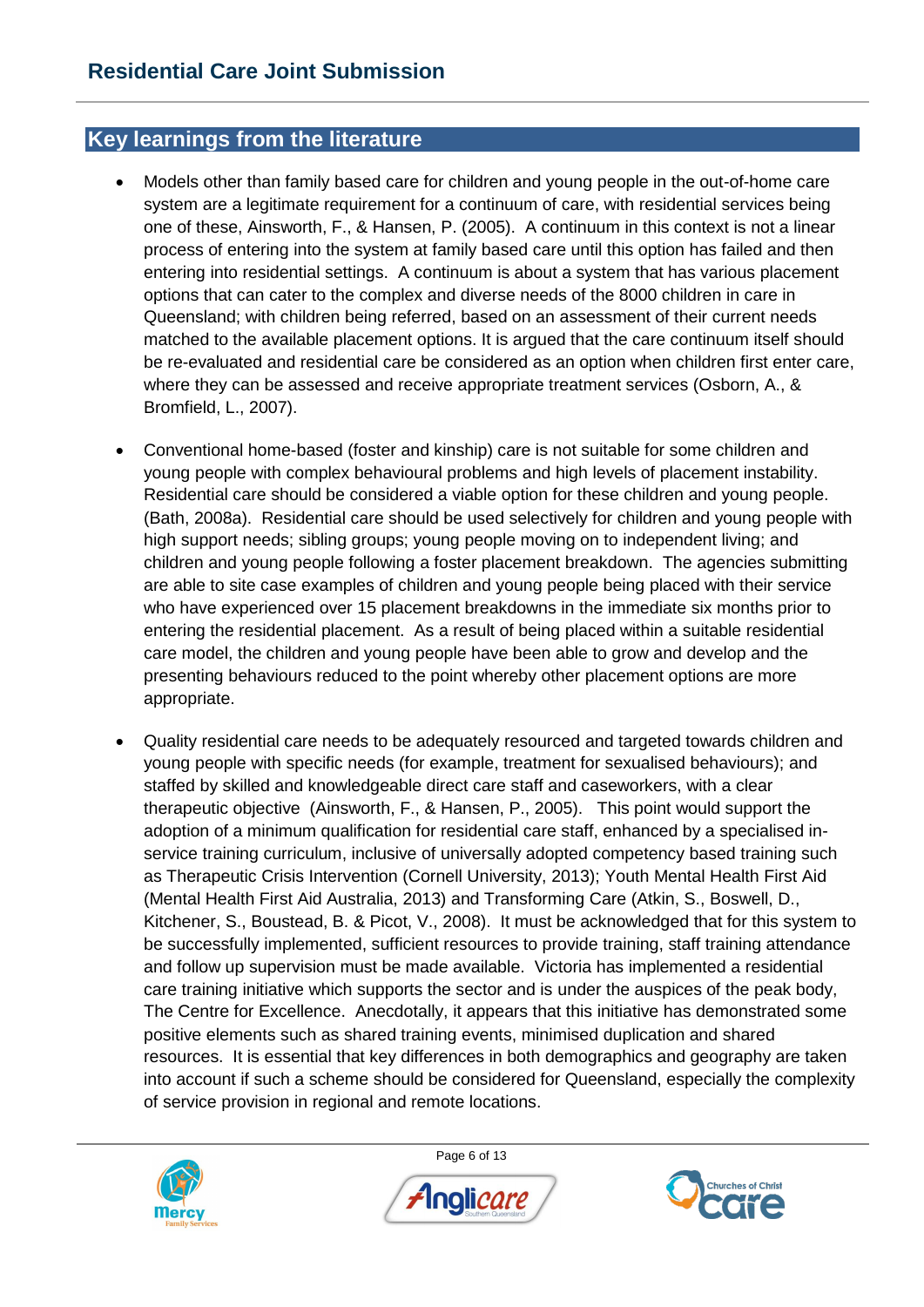# **Residential Care Joint Submission**

 *"Therapeutic residential care (TRC) is becoming an increasingly relevant out-of-home care option for children and young people with multiple and complex needs. It is a new and developing approach in Australia, one aimed not simply at containment of the "hard cases" as is often the case in traditional residential care—but rather at actively facilitating healing and recovery from the effects of abuse, neglect and separation from family."* (McLean, S., Price-Robertson, R., & Robinson, E. 2011).

# **Case Studies**

# **Case Study 1: TRACC Springwood**

# *Young person's profile:*

- An indigenous child, vears of age, was referred by Placement Services Unit to TRACC Springwood in 2010 due to several placement breakdowns in Foster Care. The referral did not paint a positive picture for the child due to previous foster carer's input.
- The child had some family contact and this was limited due to the child's family living in diverse locations throughout South East Queensland and the Widebay/Burnet region.
- The child required a stable placement, consistent routine, a daily assessment of behaviour and emotions (which was more consistent than the initial referral provided), stable education, an established family connection with kinship being the main objective or possible Specialist Foster Care, and an established cultural connection.

#### *Outcomes:*

- The child remained at TRACC Springwood for over two years in a stable placement.
- The child remained in the same school for over two years.
- The child established a connection to his indigenous culture with support from staff to explore cultural events and activities such as Murri Church, FLY Program and NAIDOC Week. The residential also created activities that promote and encourage children to participate in aboriginal paintings/artwork, stories etc.
- The residential was able to report and update CSSC on the child's progress around several domains which are based on the Statement of Standards and Charter of Rights. Reports collected data on health, emotional stability, behaviours, education, social connection/interactions, child's feedback, family connection and culture, to name a few.
- Whilst in the placement, contact was maintained with established family connections. The child was also supported to reconnect with his mother, siblings and stepfather. Contact with his mother has not been established since child was in care around three or four years of age.



Page 7 of 13



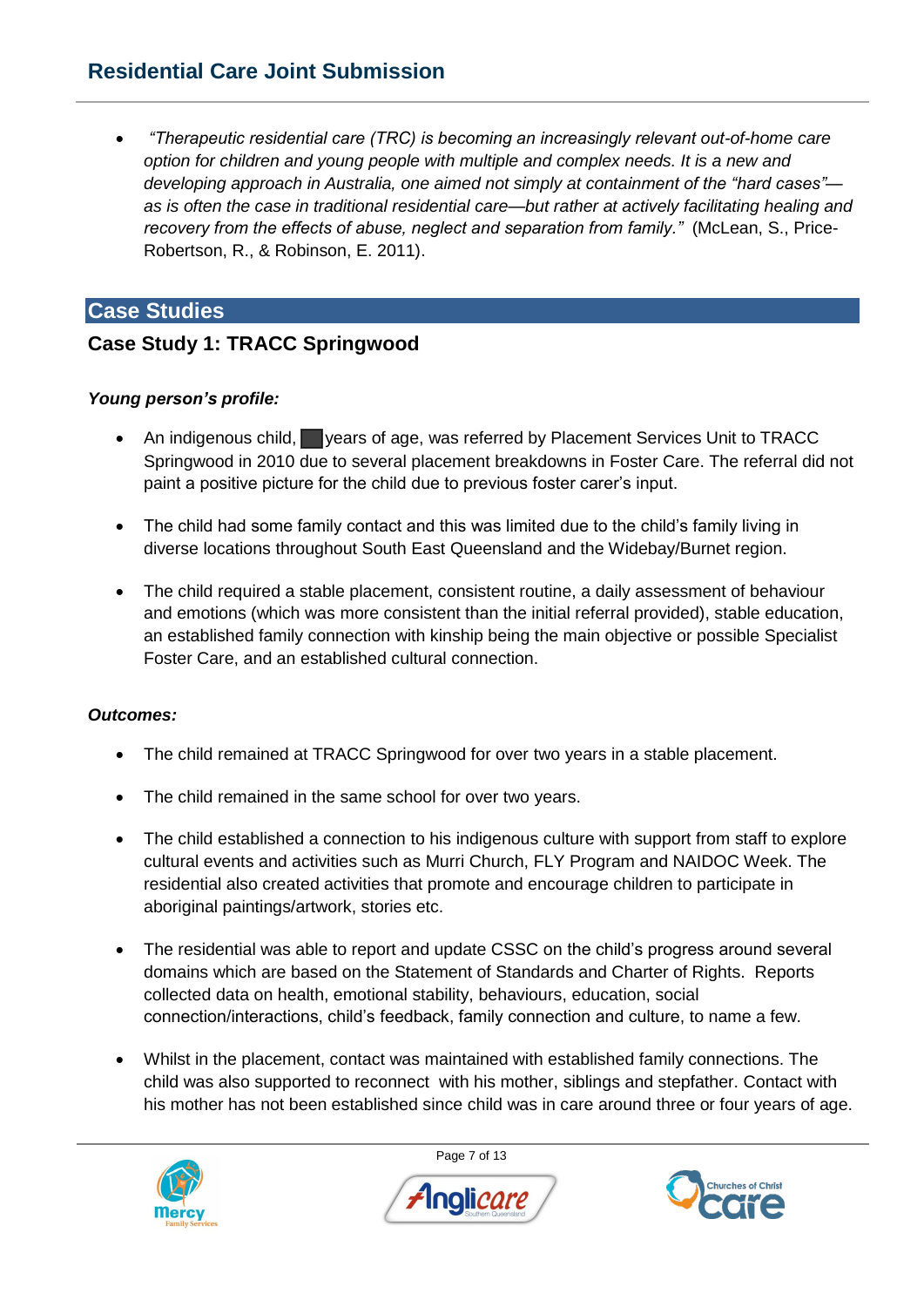As of December 2012, the child has been reunified with his family and is now living with them in the Widebay/Burnet region.

#### *Setting conditions:*

- The child was able to maintain a stable placement due to the approach from staff that have been trained in frameworks such as Therapeutic Crisis Intervention (Crisis Theory), Transforming Care (Attachment and Trauma) and a range of other models and theories to assist children to develop in a safe and predictable environment.
- The child was able to make positive connections with other children in the placement and staff; experience enriching activities which often encouraged and developed positive connections, take safe risks (try out new things), and learn to share, care, and consider others.
- The child was able to express feelings and behaviours in safe ways. Often high emotional or physically aggressive behaviours can break down placements. In residential settings the threshold for behaviours allows staff to introduce co-regulation skills, reflection and resiliency. Children feel safe (with a therapeutic alliance with staff) in time to move from acting out behaviours and emotions, to talking it out. These skills are imperative in the healing process for resiliency, development and social development.

#### *Why the residential placement was in the best interest of the child:*

- The residential placement was in the best interest of the child as it catered for the child's needs. If not for the residential placement, the child would potentially be in multiple placements due to previous experiences and behaviours which manifest over time.
- Without the residential placement there would not have been consistent information to make decisions upon that affected the child's wellbeing. This is beneficial due to the team that wraps around the young person and it is more of a collection response rather than from one source – which in this case, painted a negative picture in the referral.
- Child was able to connect with family and be reunited. This takes a team approach, resources and reporting. The range of behaviours that come from a child transitioning in this time of confusion requires the skills and support of a professional team who can keep the goal in perspective.
- The child was able to express feelings, talk about his experience and learn self regulation skills to assist in his development. Having one-on-one time was beneficial at times and allowed for greater reflection and understanding of the child's own world and how they can positively affect their own journey irrespective of their past experience.
- Residentials give the required time, resources and experiences that allow children to deal with their emotional and behavioural wellbeing in a safe, non-judgemental and therapeutic manner with ongoing support, encouragement and people available who care.



Page 8 of 13



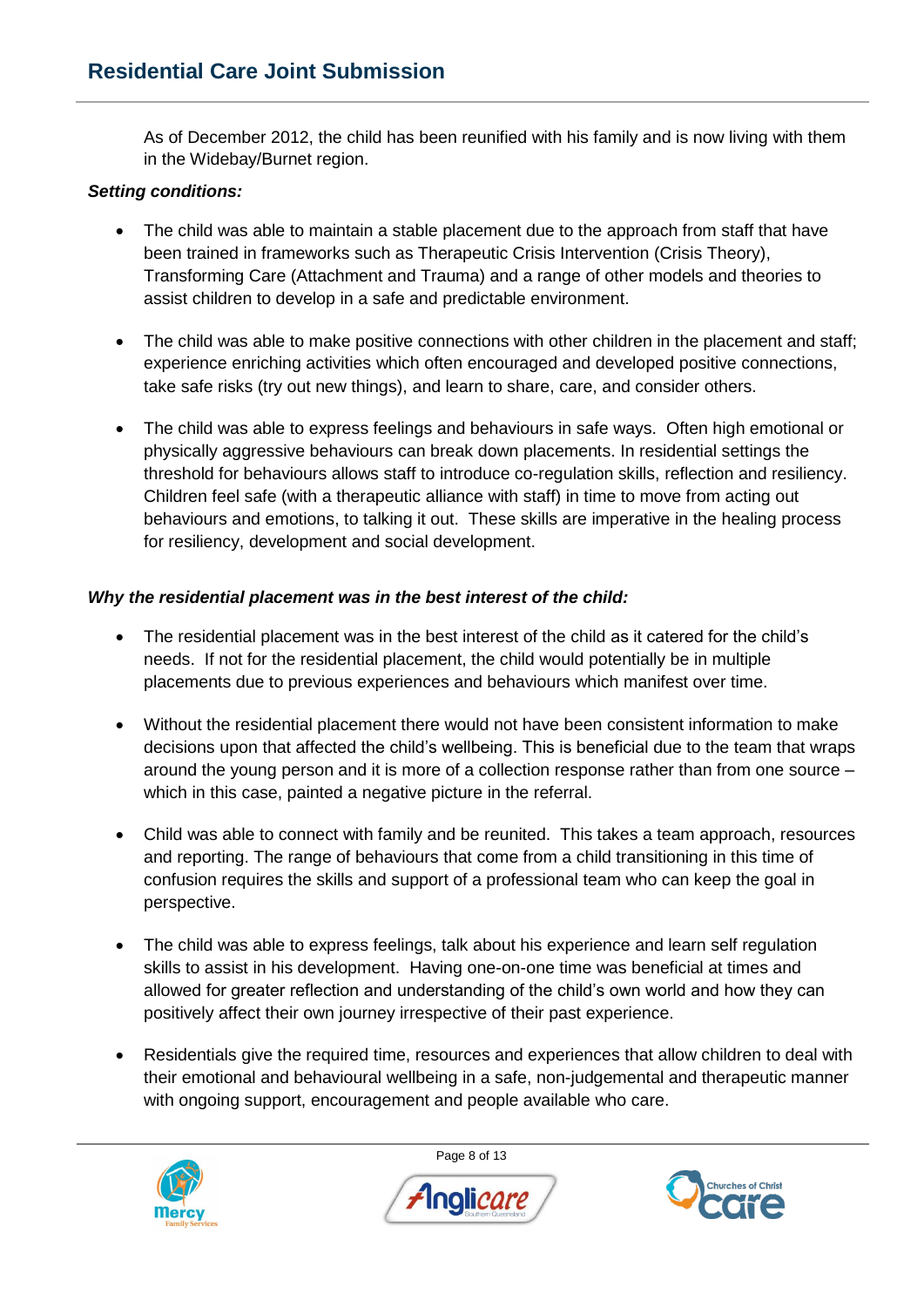# **Case Study 2: Churches of Christ Care**

#### *Young person's profile:*

• The young person is a male, aged yrs, with autism (high functioning), attending mainstream school with some special education classes. He is on a Child Protection Order related to neglect and risk of sexual abuse. He is not subject to any Youth Justice Orders. He is in a residential placement due to a foster care placement breakdown related to escalating problematic behaviour; for example, throwing items within home and school, teachers being frightened of him, and a carer incident where the young person used a butter knife on the carer to threaten her. He has been placed within the residential care setting since May 2011.

#### *Outcomes:*

- Upon placement, the CSSC and Pathways worked proactively to prioritise the young person's educational needs, changed schools and then partnered with the school to assist the young person to be successful. Generally, he attended full-time school with one day work experience, and has been offered a traineeship, where he attends half mainstream subjects and half special education.
- His problematic behaviour within the school setting and residential reduced considerably; however, he still has some escalations, but the frequency and intensity have reduced. He has developed strong relationship with staff, the CSSC, a counsellor and other supports (transitions worker).
- The service operates using the Therapeutic model Sanctuary; this has assisted the young person to build his emotional intelligence, and prioritise safety within a living setting.
- This young person experiences successes in multiple areas of his life due to the support of the CSSC and Pathways. The young person maintains contact with his family but due to the risks, it is supervised by staff.
- The young person has had four Child Safety Officer changes since being with the residential service; however, this has not had a detrimental effect because the service was doing the case management. The limitation at this time for our case management relates to scoping and a targeted approach to securing a family based care option.

#### *Outcomes:*

- The young person remained in a stable placement
- The young person has remained in a school setting and working towards vocational goals.
- The young person learned to manage his feelings in a manner that no longer posed safety risks to others.



Page 9 of 13



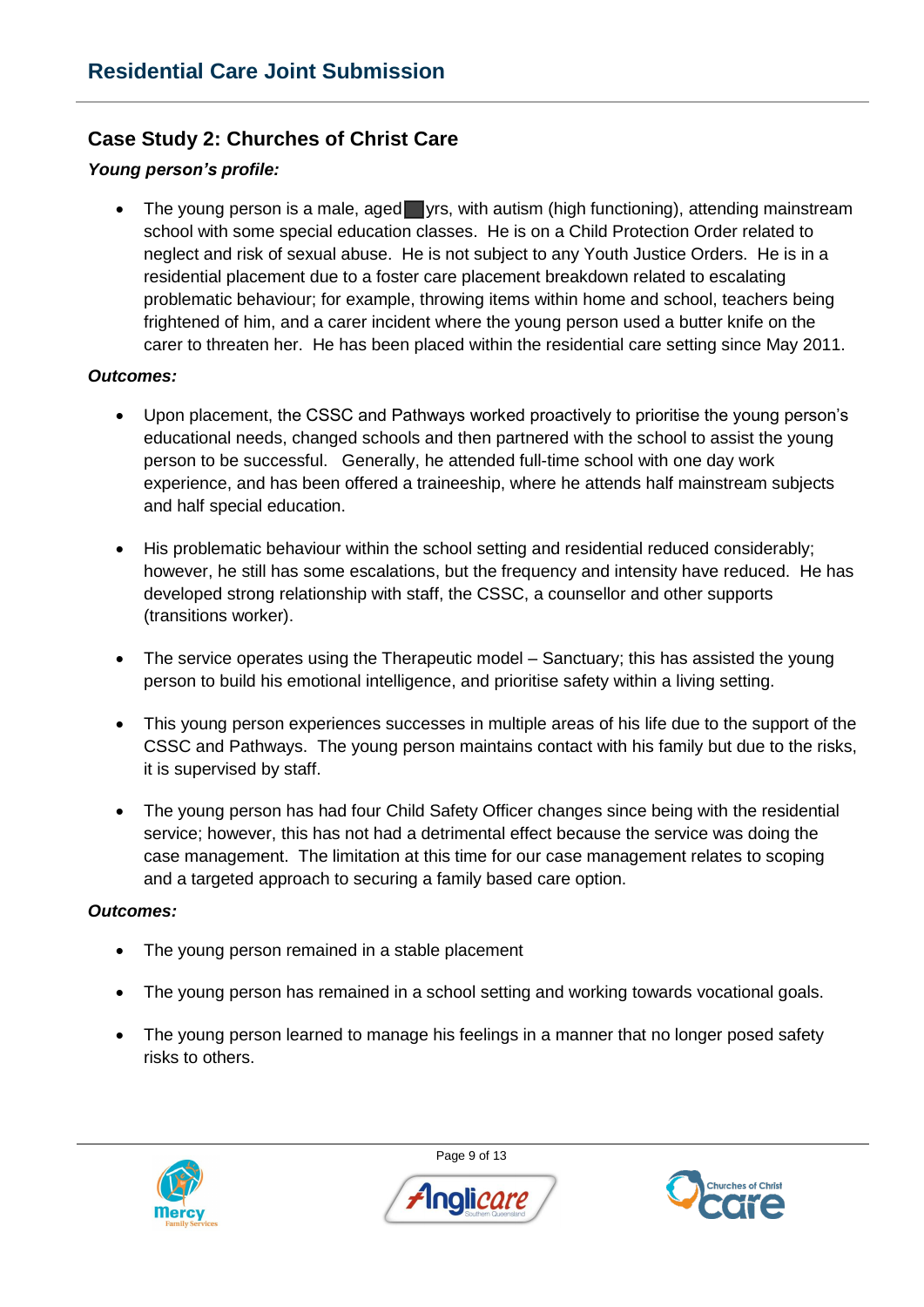#### *Setting conditions:*

- The young person was able to maintain a stable placement due to the approach from staff who have been trained in frameworks such as Sanctuary, Therapeutic Crisis Intervention (Crisis Theory), Transforming Care (Attachment and Trauma) and a range of other models and theories to assist children to develop in a safe and predictable environment.
- The programming of the residential was able to be modified to meet the complex issues of his autism including additional communication strategies related to routine and structure, enhancing staff knowledge of autism, assisting in skill development of peer relationships and conflict management.
- Despite the changing environment of a residential, for example, rotating staff, changing of other young people placements, etc., matching for this young person was based on the philosophy of what can the service do to address the issues that may pose problematic for the placement to go ahead. The focus was on how can we modify service delivery to provide this young person with a placement.
- The service's routine, structure and model of care provides a foundation for care provision to be therapeutic and purposeful.

#### *Why the residential placement was in the best interest of the child:*

- The residential placement was in the best interest of the young person due to the high risk behaviours he was demonstrating at the time of this placement. The service's model and staff experience and training meant that the service delivery was targeted to the high risk behaviours with a focus on stabilising critical success items placements due to previous experiences and behaviours which manifest over time.
- This funded residential service provided consistent care provision in a goal orientated manner to work towards addressing the many issues that contributed to the young person's behaviours. The care provision stabilised the problematic behaviours.
- The young person was able to maintain contact with his family while being protected from the issues that had previously hurt him.

# **Case Study 3: Mercy Family Services**

.

#### *Young person's profile:*

 $\bullet$  The young person is a  $\bullet$  -year-old male who has also been a resident at the Therapeutic Residential Service (TRS) for a little over a year of the program's operation,



Page 10 of 13



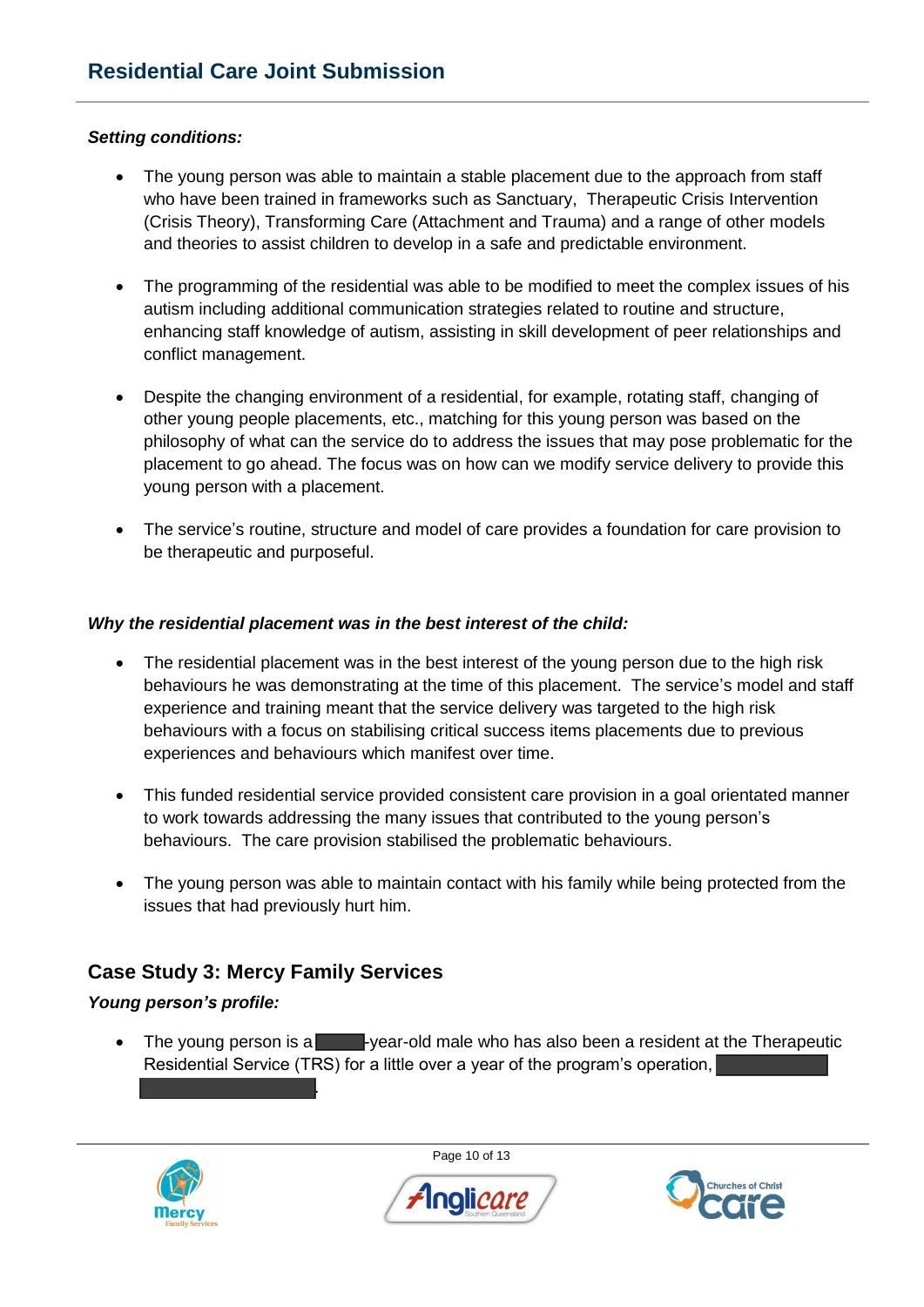- The young person could no longer be cared for by family members due to his complex behaviour.
- He entered TRS with multiple diagnoses, including Attention Deficit Hyperactivity Disorder, Reactive Attachment Disorder, Mixed Disorder of Conduct and Emotions and Mixed Disorder of Scholastic Skills. He had an extensive history of neglect, physical and emotional abuse, witnessed domestic violence and his primary care givers experienced mental health issues.
- The extent of his trauma background was clear, and presenting behaviour at intake included physical aggression towards staff and other tenants, suicidal ideation, eating problems and extensive property damage.

#### *Outcomes:*

- The young person's recent progress, includes accessing a flexi-school in order to complete Year and securing a part time job as well as casual one.
- He has displayed substantial evidence that his TRS tenure has placed him well to springboard to his next phase, be it family restoration, supported independent living, or a less intensive residential placement.
- The young person has made significant progress in forging strong relationships with many staff members, as well as reconnecting with family members.
- He has developed the skills to discuss his emotions in a calm and rational manner and his insight into his behaviour and those around him provides valuable skills for his future personal relationships.

# *Setting conditions:*

- Staff at the TRS are trained in using Therapeutic Crisis Intervention which provides an understanding of the impact of trauma on brain development, assists staff to prevent misunderstandings, to better manage escalations and to help young people to learn more adaptive social skills and ways of explaining their complex emotions.
- The TRS has two clinicians attached to the program who develop Therapeutic Support Plans and Behaviour Intervention Support Plans. These documents provide a clear overview of the background of the young person, their short and long-term goals, a greater understanding of the reasons behind their behaviour and outlines strategies for staff to better manage interactions with the young people to improve the therapeutic outcomes for them. The residential care workers provide the opportunity for the young people to receive constant 'opportunistic' therapeutic interactions which increases the ability for the young people to learn more adaptive methods of expressing their emotions.



Page 11 of 13



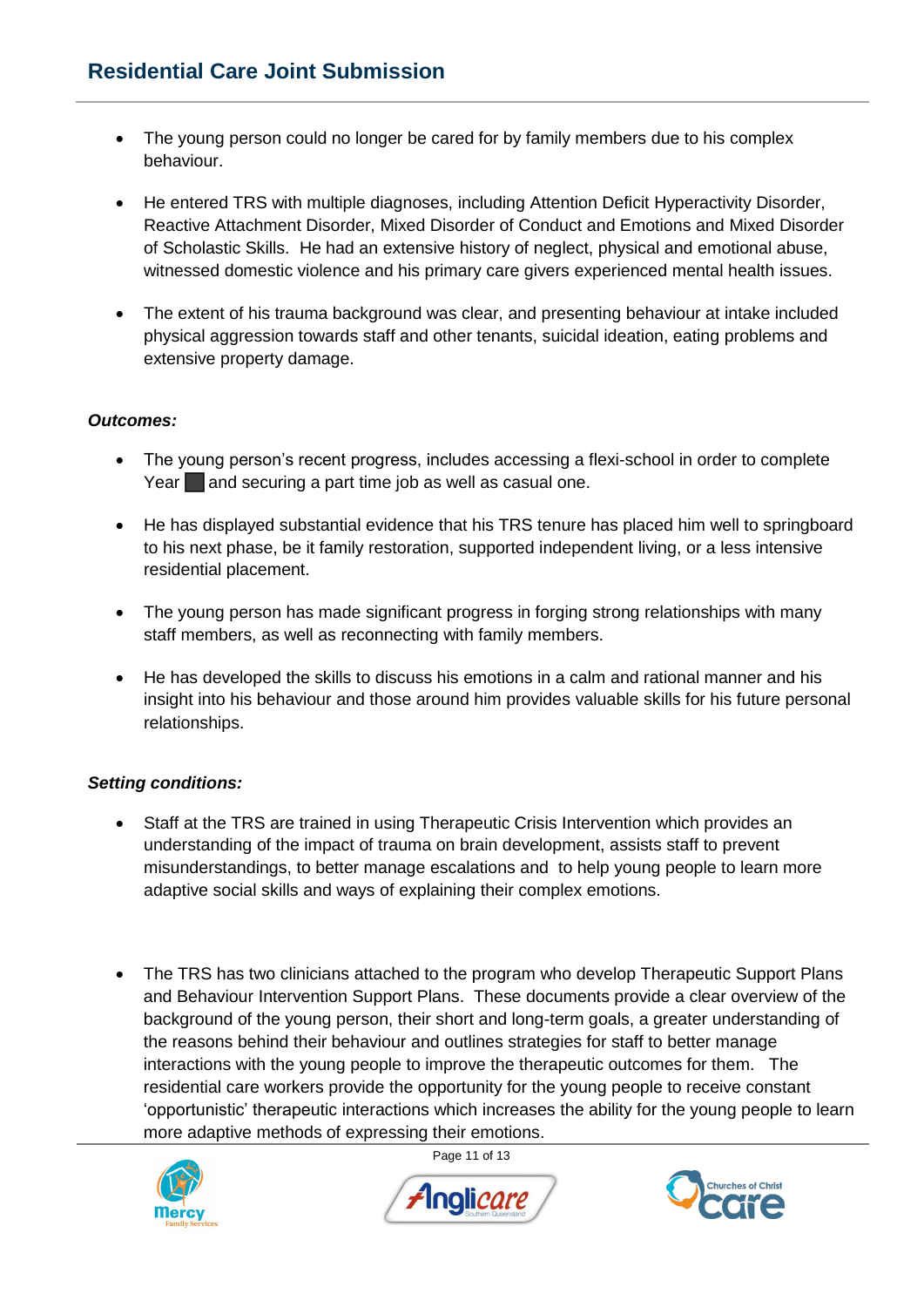In addition, the clinicians work with the families of the young people to assist in developing greater capacity in the family of origin to provide support to the young people in the future and for assisting family members to develop improved insight into how the trauma based background of the young person impacts on their ability to regulate their behaviour.

#### *Why the residential placement was in the best interest of the child:*

- As the young person had a range of complex mental health needs, the TRS provided them with the opportunity to receive intensive therapeutic support from residential rare workers and the clinicians attached to the program.
- Staff at the TRS are encouraged to supportively challenge the young people on their behaviour and attitudes which provides them with the opportunity to create new schemas and to fundamentally change their concept of themselves.
- This has enabled the young person to form a greater understanding as to how their trauma based background informs their behaviour; he has managed to form very strong and stable relationships with staff members (this then translates into his ability to form healthy relationships with those outside the residential) and his ability to articulate how he feels has markedly improved since he entered TRS.

This submission demonstrates the valuable role of residential care in the out-of-home care continuum in Queensland.

Should the Commissioner require any further information we are contactable via Jane.Carter@cofcqld.com.au or phone 07 3327 1600.

Viny lovel

*Karen Crouch, A/Executive Director*  Anglicare Southern Queensland

*Jane Carter, General Manager*  Churches of Christ Care Child, Youth and Family Care

Sontall

*Shelley Wall, Residential Care Manager*  Mercy Family Services



Page 12 of 13